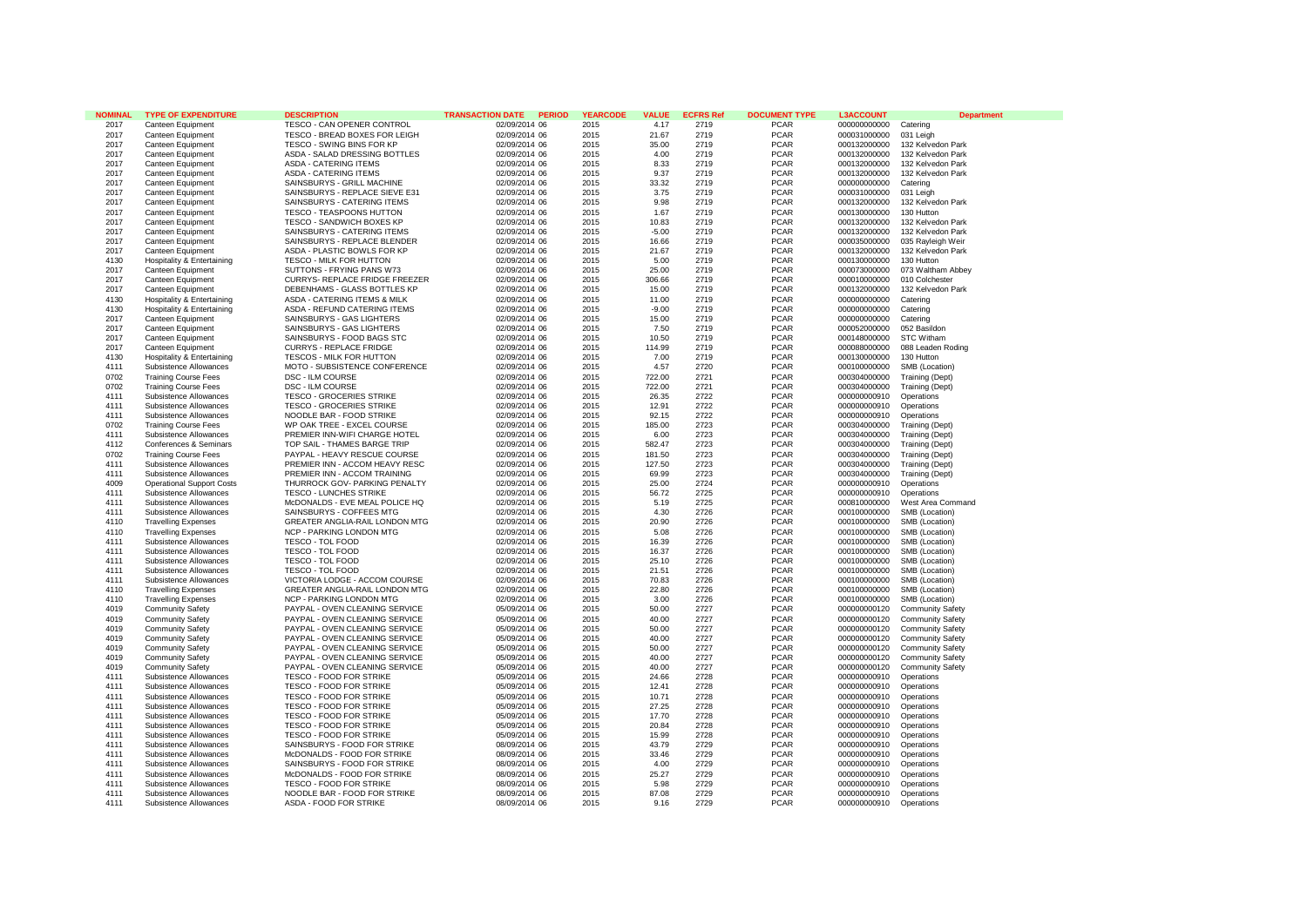| 4111 | Subsistence Allowances               | NANDO'S - FOOD FOR STRIKE         | 08/09/2014 06 | 2015 | 69.60    | 2729 | <b>PCAR</b> | 000000000910 | Operations                       |
|------|--------------------------------------|-----------------------------------|---------------|------|----------|------|-------------|--------------|----------------------------------|
| 4111 | Subsistence Allowances               | SAINSBURYS - FOOD FOR STRIKE      | 08/09/2014 06 | 2015 | 12.48    | 2729 | <b>PCAR</b> | 000000000910 | Operations                       |
| 4111 | Subsistence Allowances               | SUBWAY - FOOD SUPPLIES STRIKE     | 08/09/2014 06 | 2015 | 31.29    | 2730 | <b>PCAR</b> | 000000000910 | Operations                       |
|      |                                      |                                   |               |      |          |      | <b>PCAR</b> |              |                                  |
| 4111 | Subsistence Allowances               | CO-OP - FOOD SUPPLIES STRIKE      | 08/09/2014 06 | 2015 | 28.67    | 2730 |             | 000000000910 | Operations                       |
| 4111 | Subsistence Allowances               | CO-OP - FOOD SUPPLIES STRIKE      | 08/09/2014 06 | 2015 | 25.46    | 2730 | <b>PCAR</b> | 000000000910 | Operations                       |
| 4111 | Subsistence Allowances               | <b>TESCO - BISCUITS AWARENESS</b> | 08/09/2014 06 | 2015 | 7.15     | 2731 | <b>PCAR</b> | 000103000000 | Operations (Dept)                |
| 4111 | Subsistence Allowances               | TESCO - MILK FOR STRIKE           | 08/09/2014 06 | 2015 | 2.00     | 2731 | <b>PCAR</b> | 000000000910 | Operations                       |
| 4111 | Subsistence Allowances               | MARINA FISHBAR - FOOD STRIKE      | 08/09/2014 06 | 2015 | 27.85    | 2731 | <b>PCAR</b> | 000000000910 | Operations                       |
| 4111 | Subsistence Allowances               | MARINA FISHBAR - FOOD STRIKE      | 08/09/2014 06 | 2015 | 47.95    | 2731 | <b>PCAR</b> | 000000000910 | Operations                       |
| 4111 | Subsistence Allowances               | DOMINOS - FOOD FOR STRIKE         | 08/09/2014 06 | 2015 | 35.80    | 2731 | <b>PCAR</b> | 000000000910 | Operations                       |
| 4111 | Subsistence Allowances               | TESCO - FOOD FOR STRIKE           | 08/09/2014 06 | 2015 | 44.12    | 2731 | <b>PCAR</b> | 000000000910 | Operations                       |
| 4111 | Subsistence Allowances               | TESCO - FOOD FOR STRIKE           | 08/09/2014 06 | 2015 | 6.00     | 2731 | <b>PCAR</b> | 000000000910 | Operations                       |
| 4111 | Subsistence Allowances               | <b>TESCO - FOOD FOR STRIKE</b>    | 08/09/2014 06 | 2015 | 14.75    | 2731 | <b>PCAR</b> | 000000000910 | Operations                       |
| 3201 | Petrol and Diesel                    | <b>TESCO - FUEL FOR APPLIANCE</b> | 08/09/2014 06 | 2015 | 71.99    | 2731 | <b>PCAR</b> | 000000000910 | Workshops Management             |
| 4111 | Subsistence Allowances               | DOMINOS - FOOD FOR STRIKE         | 08/09/2014 06 | 2015 | 26.22    | 2731 | <b>PCAR</b> | 000000000910 | Operations                       |
| 4019 | <b>Community Safety</b>              | BMC - ML QUALIFICATION AMOSS      | 08/09/2014 06 | 2015 | 29.95    | 2732 | <b>PCAR</b> | 000000000003 | <b>Community Safety</b>          |
| 4019 |                                      | BMC - ML QUALIFICATION BROWN      |               | 2015 | 29.95    | 2732 | <b>PCAR</b> | 000000000003 |                                  |
|      | <b>Community Safety</b>              |                                   | 08/09/2014 06 |      |          |      |             |              | <b>Community Safety</b>          |
| 4019 | <b>Community Safety</b>              | BMC - ML QUALIFICATION HILLS      | 08/09/2014 06 | 2015 | 29.95    | 2732 | <b>PCAR</b> | 000000000003 | <b>Community Safety</b>          |
| 4110 | <b>Travelling Expenses</b>           | GREATER ANGLIA - RAIL TRIBUNAL    | 08/09/2014 06 | 2015 | 21.10    | 2733 | <b>PCAR</b> | 000100000000 | SMB (Location)                   |
| 4111 | Subsistence Allowances               | STAPLES - USB HUB CHARGER         | 08/09/2014 06 | 2015 | 20.82    | 2734 | <b>PCAR</b> | 000000000910 | Operations                       |
| 4111 | Subsistence Allowances               | McDONALDS - FOOD FOR STRIKE       | 08/09/2014 06 | 2015 | 12.63    | 2734 | <b>PCAR</b> | 000000000910 | Operations                       |
| 3201 | <b>Petrol and Diesel</b>             | <b>TESCO - FUEL FOR STRIKE</b>    | 08/09/2014 06 | 2015 | 82.82    | 2734 | <b>PCAR</b> | 000000000910 | Workshops Management             |
| 4111 | Subsistence Allowances               | TESCO - FOOD FOR STRIKE           | 08/09/2014 06 | 2015 | 11.54    | 2734 | <b>PCAR</b> | 000000000910 | Operations                       |
| 4111 | Subsistence Allowances               | ASDA - FOOD FOR STRIKE            | 08/09/2014 06 | 2015 | 8.33     | 2734 | <b>PCAR</b> | 000000000910 | Operations                       |
| 3201 | Petrol and Diesel                    | <b>TESCO - FUEL FOR STRIKE</b>    | 08/09/2014 06 | 2015 | 53.57    | 2734 | <b>PCAR</b> | 000000000910 | Workshops Management             |
| 4111 | Subsistence Allowances               | MORRISONS - FOOD FOR STRIKE       | 09/09/2014 06 | 2015 | 85.92    | 2735 | <b>PCAR</b> | 000000000910 | Operations                       |
| 4111 | Subsistence Allowances               | BP - FOOD FOR STRIKE              | 09/09/2014 06 | 2015 | 20.43    | 2735 | <b>PCAR</b> | 000000000910 | Operations                       |
| 4111 | Subsistence Allowances               | MORRISONS - FOOD FOR STRIKE       | 09/09/2014 06 | 2015 | 28.40    | 2735 | <b>PCAR</b> | 000000000910 | Operations                       |
| 4111 | Subsistence Allowances               | <b>TESCO - FOOD FOR STRIKE</b>    | 09/09/2014 06 | 2015 | 5.50     | 2735 | <b>PCAR</b> | 000000000910 | Operations                       |
| 4111 | Subsistence Allowances               | McDONALDS - FOOD FOR STRIKE       | 09/09/2014 06 | 2015 | 37.60    | 2735 | <b>PCAR</b> | 000000000910 | Operations                       |
|      |                                      |                                   |               |      |          |      | <b>PCAR</b> |              |                                  |
| 4111 | Subsistence Allowances               | TESCO - FOOD FOR STRIKE           | 09/09/2014 06 | 2015 | 11.18    | 2735 |             | 000000000910 | Operations                       |
| 4111 | Subsistence Allowances               | MORRISONS - DRINKS FOR STRIKE     | 09/09/2014 06 | 2015 | 1.67     | 2735 | <b>PCAR</b> | 000000000910 | Operations                       |
| 4111 | Subsistence Allowances               | BP - FOOD FOR STRIKE              | 09/09/2014 06 | 2015 | 19.97    | 2735 | <b>PCAR</b> | 000000000910 | Operations                       |
| 4111 | Subsistence Allowances               | CHINA PHOENIX - STRIKE FOOD       | 09/09/2014 06 | 2015 | 33.30    | 2735 | <b>PCAR</b> | 000000000910 | Operations                       |
| 4111 | Subsistence Allowances               | KUSH - FOOD FOR STRIKE            | 09/09/2014 06 | 2015 | 49.75    | 2735 | <b>PCAR</b> | 000000000910 | Operations                       |
| 4111 | Subsistence Allowances               | PINEHURST - FOOD FOR STRIKE       | 09/09/2014 06 | 2015 | 7.72     | 2735 | <b>PCAR</b> | 000000000910 | Operations                       |
| 4111 | Subsistence Allowances               | MORRISONS - FOOD FOR STRIKE       | 09/09/2014 06 | 2015 | 9.83     | 2735 | <b>PCAR</b> | 000000000910 | Operations                       |
| 4006 | Health & Safety                      | ELLINGTON LODGE - ACCOMODATION    | 09/09/2014 06 | 2015 | 62.50    | 2736 | <b>PCAR</b> | 000303000000 | Health & Safety (Dept)           |
| 4006 | Health & Safety                      | ELLINGTON LODGE - REFUND ACCOM    | 09/09/2014 06 | 2015 | $-62.50$ | 2736 | <b>PCAR</b> | 000303000000 | Health & Safety (Dept)           |
| 4111 | Subsistence Allowances               | MRS COD & MR RAMS- STRIKE FOOD    | 09/09/2014 06 | 2015 | 80.90    | 2736 | <b>PCAR</b> | 000000000910 | Operations                       |
| 4111 | Subsistence Allowances               | McDONALDS - FOOD FOR STRIKE       | 09/09/2014 06 | 2015 | 32.97    | 2736 | <b>PCAR</b> | 000000000910 | Operations                       |
| 4111 | Subsistence Allowances               | SAINSBURYS - FOOD FOR STRIKE      | 09/09/2014 06 | 2015 | 43.43    | 2736 | <b>PCAR</b> | 000000000910 | Operations                       |
| 4111 | Subsistence Allowances               | MRS COD & MR RAMS- STRIKE FOOD    | 09/09/2014 06 | 2015 | 70.20    | 2736 | <b>PCAR</b> | 000000000910 | Operations                       |
| 4111 | Subsistence Allowances               | SAINSBURYS - FOOD FOR STRIKE      | 09/09/2014 06 | 2015 | 23.33    | 2736 | <b>PCAR</b> | 000000000910 | Operations                       |
|      |                                      |                                   |               |      |          | 2736 | <b>PCAR</b> |              |                                  |
| 4111 | Subsistence Allowances               | BP - FOOD FOR STRIKE              | 09/09/2014 06 | 2015 | 6.80     |      |             | 000000000910 | Operations                       |
| 4111 | Subsistence Allowances               | McDONALDS - FOOD FOR STRIKE       | 09/09/2014 06 | 2015 | 32.41    | 2736 | <b>PCAR</b> | 000000000910 | Operations                       |
| 4111 | Subsistence Allowances               | PAPA JOHNS - FOOD FOR STRIKE      | 09/09/2014 06 | 2015 | 52.47    | 2736 | <b>PCAR</b> | 000000000910 | Operations                       |
| 4111 | Subsistence Allowances               | McDONALDS - FOOD FOR STRIKE       | 09/09/2014 06 | 2015 | 17.57    | 2736 | <b>PCAR</b> | 000000000910 | Operations                       |
| 4111 | Subsistence Allowances               | SAINSBURYS - FOOD FOR STRIKE      | 09/09/2014 06 | 2015 | 39.07    | 2736 | <b>PCAR</b> | 000000000910 | Operations                       |
| 4111 | Subsistence Allowances               | <b>BP - FOOD FOR STRIKE</b>       | 09/09/2014 06 | 2015 | 43.08    | 2736 | <b>PCAR</b> | 000000000910 | Operations                       |
| 4111 | Subsistence Allowances               | SAINSBURYS - FOOD FOR STRIKE      | 09/09/2014 06 | 2015 | 34.77    | 2736 | <b>PCAR</b> | 000000000910 | Operations                       |
| 4111 | Subsistence Allowances               | McDONALDS - FOOD FOR STRIKE       | 09/09/2014 06 | 2015 | 17.42    | 2736 | <b>PCAR</b> | 000000000910 | Operations                       |
| 4006 | Health & Safety                      | AMAZON - USB MEMORY STICK         | 09/09/2014 06 | 2015 | 16.15    | 2736 | <b>PCAR</b> | 000303000000 | Health & Safety (Dept)           |
| 4001 | Stationery                           | <b>MAYFAIR STATIONER - COVERS</b> | 09/09/2014 06 | 2015 | 38.85    | 2737 | <b>PCAR</b> | 000100000000 | SMB (Location)                   |
| 4111 | Subsistence Allowances               | <b>BP - LUNCH MEETINGS</b>        | 09/09/2014 06 | 2015 | 3.33     | 2737 | <b>PCAR</b> | 000100000000 | SMB (Location)                   |
| 4019 | <b>Community Safety</b>              | AMAZON - GEOLOGY BOOK             | 09/09/2014 06 | 2015 | 10.47    | 2738 | <b>PCAR</b> | 000000000003 | <b>Community Safety</b>          |
| 4111 | Subsistence Allowances               | ENGLANDS GATE INN- FOOD COURSE    | 09/09/2014 06 | 2015 | 10.95    | 2739 | <b>PCAR</b> | 000014000000 | 014 USAR                         |
| 3201 | Petrol and Diesel                    | BP - DIESEL SERVICE VEHICLE       | 09/09/2014 06 | 2015 | 49.30    | 2739 | <b>PCAR</b> | 000014000000 | 014 USAR                         |
| 4111 | Subsistence Allowances               | McCOLLS - FOOD FOR STRIKE         | 11/09/2014 06 | 2015 | 38.41    | 2740 | <b>PCAR</b> | 000000000910 | Operations                       |
|      |                                      |                                   |               |      |          |      |             |              |                                  |
| 4111 | Subsistence Allowances               | McCOLLS - FOOD FOR STRIKE         | 11/09/2014 06 | 2015 | 16.28    | 2740 | <b>PCAR</b> | 000000000910 | Operations                       |
| 4111 | Subsistence Allowances               | McCOLLS - FOOD FOR STRIKE         | 11/09/2014 06 | 2015 | 20.42    | 2740 | <b>PCAR</b> | 000000000910 | Operations                       |
| 4111 | Subsistence Allowances               | McCOLLS - FOOD FOR STRIKE         | 11/09/2014 06 | 2015 | 21.32    | 2740 | <b>PCAR</b> | 000000000910 | Operations                       |
| 4111 | Subsistence Allowances               | McCOLLS - FOOD FOR STRIKE         | 11/09/2014 06 | 2015 | 14.76    | 2740 | <b>PCAR</b> | 000000000910 | Operations                       |
| 4111 | Subsistence Allowances               | McCOLLS - FOOD FOR STRIKE         | 11/09/2014 06 | 2015 | 14.81    | 2740 | <b>PCAR</b> | 000000000910 | Operations                       |
| 4111 | Subsistence Allowances               | McCOLLS - FOOD FOR STRIKE         | 11/09/2014 06 | 2015 | 12.96    | 2740 | <b>PCAR</b> | 000000000910 | Operations                       |
| 4111 | Subsistence Allowances               | McCOLLS - FOOD FOR STRIKE         | 11/09/2014 06 | 2015 | 1.20     | 2740 | <b>PCAR</b> | 000000000910 | Operations                       |
| 4111 | Subsistence Allowances               | McCOLLS - FOOD FOR STRIKE         | 11/09/2014 06 | 2015 | 14.88    | 2740 | <b>PCAR</b> | 000000000910 | Operations                       |
| 2030 | <b>Operational Equipment Support</b> | HALFORDS-10 X TOM TOM & MOUNTS    | 11/09/2014 06 | 2015 | 1102.33  | 2741 | <b>PCAR</b> | 000301000000 | <b>Technical Services (Dept)</b> |
| 4111 | Subsistence Allowances               | PARK HOUSE HOTEL - ACCOM          | 11/09/2014 06 | 2015 | 140.00   | 2741 | <b>PCAR</b> | 000301000000 | <b>Technical Services (Dept)</b> |
| 0702 | <b>Training Course Fees</b>          | DSA THEORY - LGV THEORY TEST      | 11/09/2014 06 | 2015 | 50.00    | 2742 | <b>PCAR</b> | 000304000000 | Training (Dept)                  |
| 0702 | <b>Training Course Fees</b>          | DSA THEORY - LGV THEORY TEST      | 11/09/2014 06 | 2015 | 15.00    | 2742 | <b>PCAR</b> | 000304000000 | Training (Dept)                  |
| 0702 | <b>Training Course Fees</b>          | DSA THEORY - LGV THEORY TEST      | 11/09/2014 06 | 2015 | 35.00    | 2742 | <b>PCAR</b> | 000304000000 | Training (Dept)                  |
|      |                                      |                                   |               |      |          |      |             |              |                                  |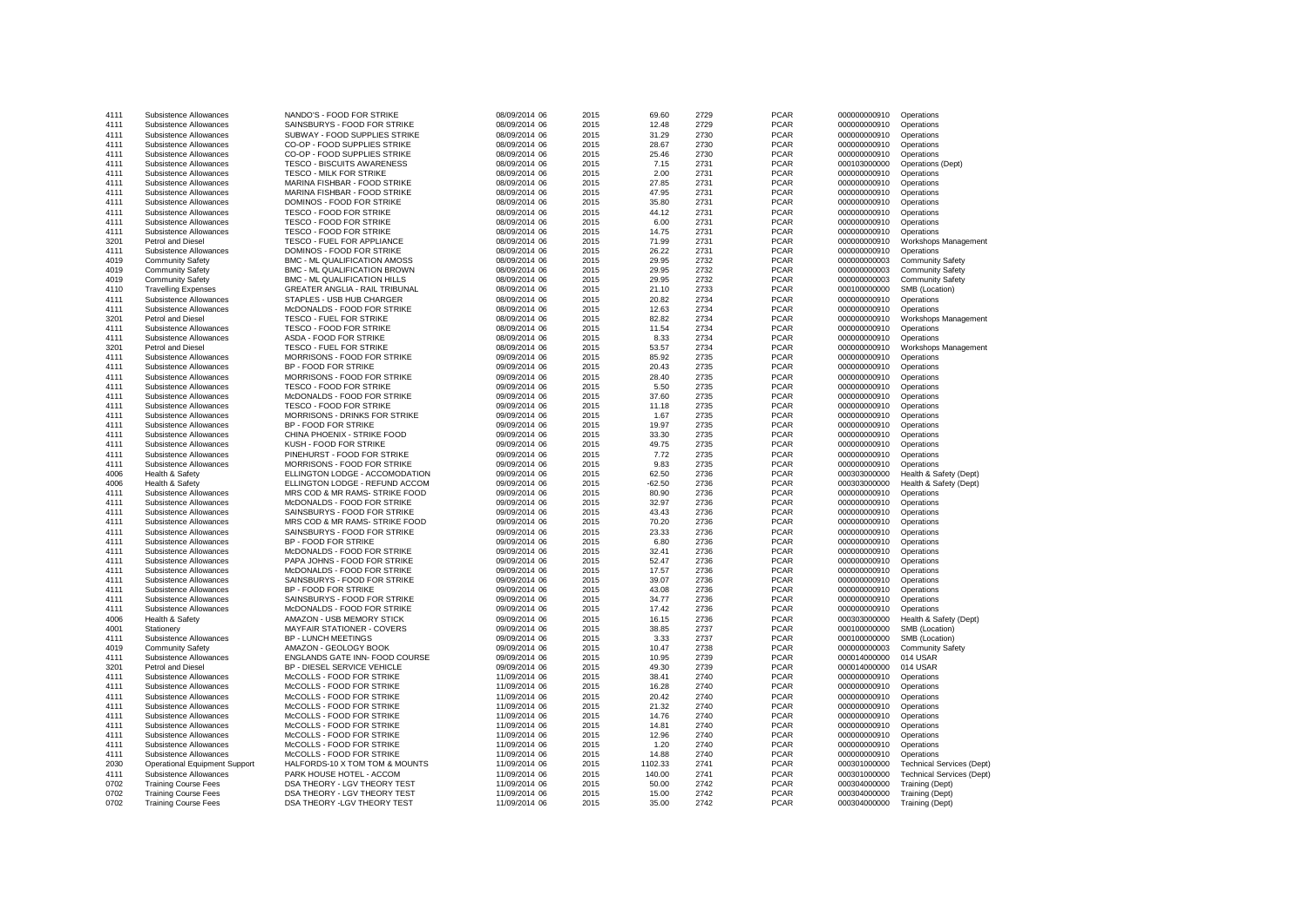| 0715 |                                | AMAZON - PROJECTOR SCREEN           |               | 2015 |        | 2742 | <b>PCAR</b> |              |                                             |
|------|--------------------------------|-------------------------------------|---------------|------|--------|------|-------------|--------------|---------------------------------------------|
|      | Training Development & Support |                                     | 11/09/2014 06 |      | 77.97  |      |             | 000304000000 | Training (Dept)                             |
| 0702 | <b>Training Course Fees</b>    | DSA THEORY - DSA THEORY TEST        | 11/09/2014 06 | 2015 | 50.00  | 2742 | <b>PCAR</b> | 000304000000 | Training (Dept)                             |
| 0702 | <b>Training Course Fees</b>    | DSA THEORY - DSA THEORY TEST        | 11/09/2014 06 | 2015 | 50.00  | 2742 | <b>PCAR</b> | 000304000000 | Training (Dept)                             |
| 0702 | <b>Training Course Fees</b>    | DSA THEORY - DSA THEORY TEST        | 11/09/2014 06 | 2015 | 50.00  | 2742 | <b>PCAR</b> | 000304000000 | Training (Dept)                             |
|      |                                |                                     |               |      |        |      |             |              |                                             |
| 0702 | <b>Training Course Fees</b>    | DSA THEORY - DSA THEORY TEST        | 11/09/2014 06 | 2015 | 35.00  | 2742 | <b>PCAR</b> | 000304000000 | Training (Dept)                             |
| 4111 | Subsistence Allowances         | MOTO - CFOA PA CONFERENCE           | 11/09/2014 06 | 2015 | 5.14   | 2743 | <b>PCAR</b> | 000100000000 | SMB (Location)                              |
| 2902 | Legal Expenses                 | COMPANIES HOUSE - SEARCH            | 11/09/2014 06 | 2015 | 2.00   | 2744 | <b>PCAR</b> | 000100000000 | SMB (Location)                              |
|      |                                |                                     |               |      |        | 2745 | <b>PCAR</b> |              |                                             |
| 4111 | Subsistence Allowances         | TRAVELODGE-EVE MEALS TRIBUNIAL      | 11/09/2014 06 | 2015 | 11.21  |      |             | 000108000000 | Performance Management & Improvement (Dept) |
| 4111 | Subsistence Allowances         | TRAVELODGE-EVE MEALS TRIBUNIAL      | 11/09/2014 06 | 2015 | 21.21  | 2745 | <b>PCAR</b> | 000108000000 | Performance Management & Improvement (Dept) |
| 4110 | <b>Travelling Expenses</b>     | APCOA PARKING-PARKED TRIBUNIAL      | 11/09/2014 06 | 2015 | 8.33   | 2745 | <b>PCAR</b> | 000108000000 | Performance Management & Improvement (Dept) |
| 4111 | Subsistence Allowances         | TRAVELODGE-EVE MEALS TRIBUNIAL      | 11/09/2014 06 | 2015 | 12.04  | 2745 | <b>PCAR</b> | 000108000000 | Performance Management & Improvement (Dept) |
|      |                                |                                     |               |      |        |      |             |              |                                             |
| 4110 | <b>Travelling Expenses</b>     | APCOA PARKING-PARKED TRIBUNIAL      | 11/09/2014 06 | 2015 | 5.00   | 2745 | <b>PCAR</b> | 000108000000 | Performance Management & Improvement (Dept) |
| 4111 | Subsistence Allowances         | SANDWICH PLUS- LUNCH TRIBUNIAL      | 11/09/2014 06 | 2015 | 17.50  | 2745 | <b>PCAR</b> | 000108000000 | Performance Management & Improvement (Dept) |
| 4019 | <b>Community Safety</b>        | ASDA - CATERING FOR FIREBREAK       | 11/09/2014 06 | 2015 | 55.08  | 2746 | <b>PCAR</b> | 000000000003 | <b>Community Safety</b>                     |
|      |                                |                                     |               |      |        | 2746 | <b>PCAR</b> |              |                                             |
| 4019 | <b>Community Safety</b>        | ASDA - CATERING FOR FIREBREAK       | 11/09/2014 06 | 2015 | 48.61  |      |             | 000000000003 | <b>Community Safety</b>                     |
| 4019 | <b>Community Safety</b>        | ASDA - CATERING FOR FIREBREAK       | 11/09/2014 06 | 2015 | 53.38  | 2746 | <b>PCAR</b> | 000000000003 | <b>Community Safety</b>                     |
| 4019 | <b>Community Safety</b>        | MAKRO - SUPPLIES FOR COURSE         | 11/09/2014 06 | 2015 | 40.98  | 2746 | <b>PCAR</b> | 000000000003 | <b>Community Safety</b>                     |
| 4019 | <b>Community Safety</b>        | ASDA - CATERING FOR FIREBREAK       | 11/09/2014 06 | 2015 | 65.39  | 2746 | <b>PCAR</b> | 000000000003 | <b>Community Safety</b>                     |
|      |                                |                                     |               |      |        |      |             |              |                                             |
| 4019 | <b>Community Safety</b>        | QUEST GAMES - FLAG POLE UKRO        | 11/09/2014 06 | 2015 | 10.79  | 2746 | <b>PCAR</b> | 000000000003 | <b>Community Safety</b>                     |
| 4019 | <b>Community Safety</b>        | COFYSTORE - AIR HORN UKRO           | 11/09/2014 06 | 2015 | 2.49   | 2746 | <b>PCAR</b> | 000000000003 | <b>Community Safety</b>                     |
| 4019 | <b>Community Safety</b>        | AMAZON - PLASTIC POLES UKRO         | 11/09/2014 06 | 2015 | 16.47  | 2746 | <b>PCAR</b> | 000000000003 | <b>Community Safety</b>                     |
|      |                                | AMAZON - PLASTIC CONES UKRO         |               |      | 19.94  |      | <b>PCAR</b> |              |                                             |
| 4019 | <b>Community Safety</b>        |                                     | 11/09/2014 06 | 2015 |        | 2746 |             | 000000000003 | <b>Community Safety</b>                     |
| 4019 | <b>Community Safety</b>        | AMAZON - GAFFA TAPE UKRO            | 11/09/2014 06 | 2015 | 11.88  | 2746 | <b>PCAR</b> | 000000000003 | <b>Community Safety</b>                     |
| 4019 | <b>Community Safety</b>        | AMAZON - PLASTIC POLES UKRO         | 11/09/2014 06 | 2015 | 19.76  | 2746 | <b>PCAR</b> | 000000000003 | <b>Community Safety</b>                     |
| 4019 | <b>Community Safety</b>        | AMAZON - PLASTIC TABLECLOTHS        | 11/09/2014 06 | 2015 | 15.72  | 2746 | <b>PCAR</b> | 000000000003 | <b>Community Safety</b>                     |
|      |                                |                                     |               |      |        |      |             |              |                                             |
| 4111 | Subsistence Allowances         | SAINSBURYS - STRIKE FOOD            | 11/09/2014 06 | 2015 | 38.57  | 2747 | <b>PCAR</b> | 000000000910 | Operations                                  |
| 4111 | Subsistence Allowances         | SAINSBURYS - STRIKE FOOD            | 11/09/2014 06 | 2015 | 33.99  | 2747 | <b>PCAR</b> | 000000000910 | Operations                                  |
| 4111 | Subsistence Allowances         | McDONALDS - STRIKE FOOD             | 11/09/2014 06 | 2015 | 31.47  | 2747 | <b>PCAR</b> | 000000000910 | Operations                                  |
|      |                                |                                     |               |      |        |      |             |              |                                             |
| 4111 | Subsistence Allowances         | McDONALDS - STRIKE FOOD             | 11/09/2014 06 | 2015 | 42.21  | 2747 | <b>PCAR</b> | 000000000910 | Operations                                  |
| 4111 | Subsistence Allowances         | McDONALDS - STRIKE FOOD             | 11/09/2014 06 | 2015 | 48.93  | 2747 | <b>PCAR</b> | 000000000910 | Operations                                  |
| 4006 | Health & Safety                | IOSH - IOSH MEMBERSHIP              | 11/09/2014 06 | 2015 | 115.00 | 2747 | <b>PCAR</b> | 000303000000 | Health & Safety (Dept)                      |
| 4111 | Subsistence Allowances         | TRAVELODGE - ACCOM MTG              | 11/09/2014 06 | 2015 | 41.67  | 2748 | <b>PCAR</b> | 000100000000 | SMB (Location)                              |
|      |                                |                                     |               |      |        |      |             |              |                                             |
| 4110 | <b>Travelling Expenses</b>     | M6 TOLL-TOLL FEE INSURANCE MTG      | 11/09/2014 06 | 2015 | 4.58   | 2748 | <b>PCAR</b> | 000100000000 | SMB (Location)                              |
| 4111 | Subsistence Allowances         | <b>GROSVENOR HOTEL - ACCOM</b>      | 11/09/2014 06 | 2015 | 62.50  | 2748 | <b>PCAR</b> | 000100000000 | SMB (Location)                              |
| 4111 | Subsistence Allowances         | <b>GROSVENOR HOTEL - ACCOM</b>      | 11/09/2014 06 | 2015 | 62.50  | 2748 | <b>PCAR</b> | 000100000000 | SMB (Location)                              |
| 4005 | IT Consumables                 | AMAZON- MOBILE SIM CARD COPIER      | 11/09/2014 06 | 2015 | 27.40  | 2749 | <b>PCAR</b> | 000000000074 | ICT                                         |
|      |                                |                                     |               |      |        |      |             |              |                                             |
| 4003 | Postage & Direct Mailing       | ROYAL MAIL - ONLINE POSTAGE         | 11/09/2014 06 | 2015 | 100.00 | 2750 | <b>PCAR</b> | 000000000017 | <b>Property Services</b>                    |
| 4003 | Postage & Direct Mailing       | ROYAL MAIL - ONLINE POSTAGE         | 11/09/2014 06 | 2015 | 100.00 | 2751 | <b>PCAR</b> | 000820000000 | East Area Command                           |
| 4003 | Postage & Direct Mailing       | ROYAL MAIL - ONLINE POSTAGE         | 11/09/2014 06 | 2015 | 100.00 | 2751 | <b>PCAR</b> | 000820000000 | East Area Command                           |
|      |                                |                                     |               |      |        |      |             |              |                                             |
| 4003 | Postage & Direct Mailing       | ROYAL MAIL - FEE TO PAY             | 11/09/2014 06 | 2015 | 1.53   | 2751 | <b>PCAR</b> | 000820000000 | East Area Command                           |
| 4019 | <b>Community Safety</b>        | NOCHEX - PONCHOS FOR UKRO           | 11/09/2014 06 | 2015 | 117.60 | 2752 | <b>PCAR</b> | 000000000009 | <b>Community Safety</b>                     |
| 4019 | <b>Community Safety</b>        | KNOWHOWNONPROFIT - TOOLKIT          | 11/09/2014 06 | 2015 | 24.00  | 2752 | <b>PCAR</b> | 000000000009 | <b>Community Safety</b>                     |
| 4110 | <b>Travelling Expenses</b>     | CHELMSFORD BC - PARKING MTG         | 12/09/2014 06 | 2015 | 1.00   | 2753 | <b>PCAR</b> | 000100000000 | SMB (Location)                              |
|      |                                |                                     |               |      |        |      |             |              |                                             |
| 4110 | <b>Travelling Expenses</b>     | CHELMSFORD BC - PARKING MTG         | 12/09/2014 06 | 2015 | 3.75   | 2753 | <b>PCAR</b> | 000100000000 | SMB (Location)                              |
| 4019 | <b>Community Safety</b>        | BP - FUEL FOR YFF GAMES             | 12/09/2014 06 | 2015 | 29.70  | 2754 | <b>PCAR</b> | 000000000003 | <b>Community Safety</b>                     |
| 4019 | <b>Community Safety</b>        | A&C AUDIO-MICROPHONE FIREBREAK      | 12/09/2014 06 | 2015 | 120.00 | 2754 | <b>PCAR</b> | 000000000003 | <b>Community Safety</b>                     |
|      |                                |                                     |               |      |        |      |             |              |                                             |
| 2040 | IT Support & Maintenance       | SOFTWARE SHELF - MAINTENANCE        | 12/09/2014 06 | 2015 | 267.50 | 2755 | <b>PCAR</b> | 000000000064 | ICT                                         |
| 4005 | IT Consumables                 | PAYPAL GBSCORP-BOOK OFR COURSE      | 12/09/2014 06 | 2015 | 43.20  | 2755 | <b>PCAR</b> | 000000000074 | ICT                                         |
| 4111 | Subsistence Allowances         | PREMIER INN- ACCOM QINETIC MTG      | 12/09/2014 06 | 2015 | 90.63  | 2756 | <b>PCAR</b> | 000402000000 | Finance (Dept)                              |
| 4005 | IT Consumables                 | CERTPLEX LTD - SOFTWARE             | 12/09/2014 06 | 2015 | 18.37  | 2757 | <b>PCAR</b> | 000000000071 | <b>ICT</b>                                  |
|      |                                |                                     |               |      |        |      |             |              |                                             |
| 4005 | IT Consumables                 | DIGITAL RIVER-SOFTWARE ABLEBIT      | 12/09/2014 06 | 2015 | 83.76  | 2757 | <b>PCAR</b> | 000000000071 | ICT                                         |
| 4005 | IT Consumables                 | AMAZON - CAR CHARGERS               | 12/09/2014 06 | 2015 | 66.32  | 2757 | <b>PCAR</b> | 000000000070 | ICT                                         |
| 4005 | IT Consumables                 | MOBILEFUN - RUBBER CASES            | 12/09/2014 06 | 2015 | 68.25  | 2757 | <b>PCAR</b> | 000000000070 | ICT                                         |
| 4005 |                                |                                     |               |      |        |      |             |              | <b>ICT</b>                                  |
|      | IT Consumables                 | AMAZON - MICRO USB CABLE            | 12/09/2014 06 | 2015 | 11.92  | 2757 | <b>PCAR</b> | 000000000070 |                                             |
| 4005 | IT Consumables                 | <b>AMAZON - PHONE CASE</b>          | 12/09/2014 06 | 2015 | 4.99   | 2757 | <b>PCAR</b> | 000000000070 | ICT                                         |
| 4005 | IT Consumables                 | AMAZON - PHONE CASE                 | 12/09/2014 06 | 2015 | 5.49   | 2757 | <b>PCAR</b> | 000000000070 | ICT                                         |
| 4005 | IT Consumables                 | AMAZON - ITIL V3 GUIDE SOFTWARE     | 12/09/2014 06 | 2015 | 39.28  | 2757 | <b>PCAR</b> | 000000000071 | ICT                                         |
|      |                                |                                     |               |      |        |      |             |              |                                             |
| 4005 | IT Consumables                 | AMAZON - USB ERGONOMIC MOUSE        | 12/09/2014 06 | 2015 | 171.60 | 2757 | <b>PCAR</b> | 000000000070 | ICT                                         |
| 4005 | IT Consumables                 | AMAZON - HARDWARE                   | 12/09/2014 06 | 2015 | 20.38  | 2757 | <b>PCAR</b> | 000000000071 | ICT                                         |
| 4005 | <b>IT Consumables</b>          | AMAZON - USB CAR CHARGER            | 12/09/2014 06 | 2015 | 5.80   | 2757 | <b>PCAR</b> | 000000000070 | ICT                                         |
| 4005 |                                |                                     |               |      | 59.43  |      | <b>PCAR</b> |              | ICT                                         |
|      | IT Consumables                 | AMAZON-VERTICAL OPTICAL MOUSE       | 12/09/2014 06 | 2015 |        | 2757 |             | 000000000070 |                                             |
| 4005 | <b>IT Consumables</b>          | AMAZON - CAR CHARGERS               | 12/09/2014 06 | 2015 | 82.90  | 2757 | <b>PCAR</b> | 000000000070 | <b>ICT</b>                                  |
| 4021 | Home Safety                    | BP-FUEL TOUGHEST YFF CHALLENGE      | 12/09/2014 06 | 2015 | 21.24  | 2758 | <b>PCAR</b> | 000000000003 | <b>Community Safety</b>                     |
| 4021 | Home Safety                    | HALFORDS - MOTORCYLE CLEANING       | 12/09/2014 06 | 2015 | 88.63  | 2758 | <b>PCAR</b> | 000000000177 | <b>Community Safety</b>                     |
|      |                                |                                     |               |      |        |      |             |              |                                             |
| 4021 | Home Safety                    | CFOA - CONFERENCE BOOKING           | 12/09/2014 06 | 2015 | 315.00 | 2758 | <b>PCAR</b> | 000000000013 | <b>Community Safety</b>                     |
| 4021 | Home Safety                    | <b>WELCOME BREAK - REFRESHMENTS</b> | 12/09/2014 06 | 2015 | 13.48  | 2758 | <b>PCAR</b> | 000000000013 | <b>Community Safety</b>                     |
| 4111 | Subsistence Allowances         | MORRISONS - FOOD FOR STRIKE         | 16/09/2014 06 | 2015 | 27.00  | 2759 | <b>PCAR</b> | 000000000910 | Operations                                  |
|      |                                | MORRISONS - FOOD FOR STRIKE         |               |      | 15.73  | 2759 | <b>PCAR</b> |              |                                             |
| 4111 | Subsistence Allowances         |                                     | 16/09/2014 06 | 2015 |        |      |             | 000000000910 | Operations                                  |
| 4111 | Subsistence Allowances         | MORRISONS - FOOD FOR STRIKE         | 16/09/2014 06 | 2015 | 17.11  | 2759 | <b>PCAR</b> | 000000000910 | Operations                                  |
| 4111 | Subsistence Allowances         | MORRISONS - FOOD FOR STRIKE         | 16/09/2014 06 | 2015 | 16.70  | 2759 | <b>PCAR</b> | 000000000910 | Operations                                  |
| 4111 | Subsistence Allowances         | MORRISONS - FOOD FOR STRIKE         | 16/09/2014 06 | 2015 | 19.08  | 2759 | <b>PCAR</b> | 000000000910 | Operations                                  |
|      |                                |                                     |               |      |        |      |             |              |                                             |
| 4111 | Subsistence Allowances         | MORRISONS - FOOD FOR STRIKE         | 16/09/2014 06 | 2015 | 6.28   | 2759 | <b>PCAR</b> | 000000000910 | Operations                                  |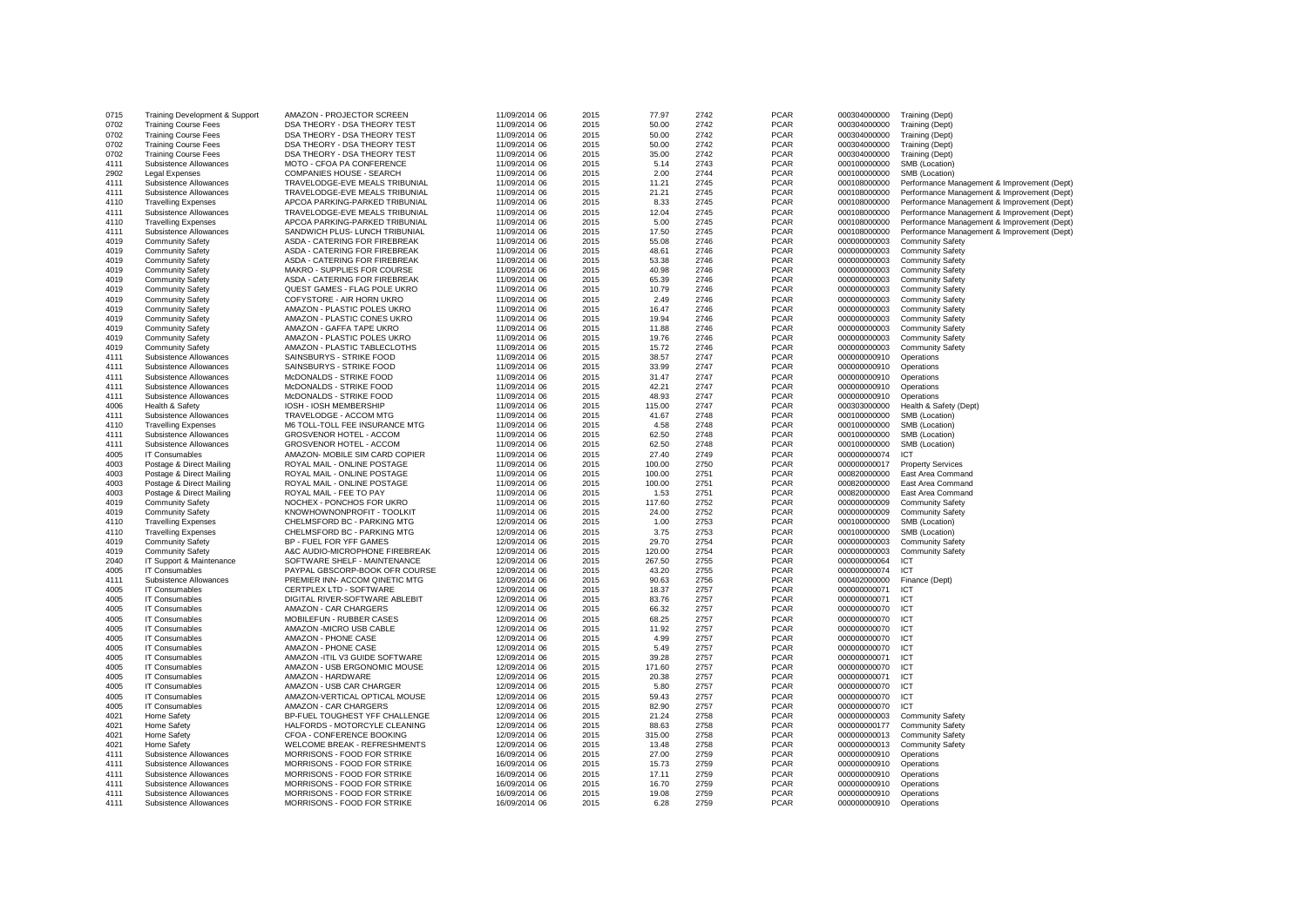| 4111 | Subsistence Allowances                | MORRISONS - FOOD FOR STRIKE      | 16/09/2014 06 | 2015 | 22.82     | 2759 | <b>PCAR</b> | 000000000910 | Operations                                  |
|------|---------------------------------------|----------------------------------|---------------|------|-----------|------|-------------|--------------|---------------------------------------------|
| 4111 | Subsistence Allowances                | MALTHURST - FOOD FOR STRIKE      | 16/09/2014 06 | 2015 | 3.74      | 2759 | <b>PCAR</b> | 000000000910 | Operations                                  |
| 4111 | Subsistence Allowances                | ASDA - FOOD FOR STRIKE           | 16/09/2014 06 | 2015 | 14.00     | 2759 | <b>PCAR</b> | 000000000910 | Operations                                  |
| 4111 | Subsistence Allowances                | MORRISONS - FOOD FOR STRIKE      | 16/09/2014 06 | 2015 | 16.76     | 2760 | <b>PCAR</b> | 000000000910 | Operations                                  |
| 4111 | Subsistence Allowances                | MORRISONS - FOOD FOR STRIKE      | 16/09/2014 06 | 2015 | 6.00      | 2760 | <b>PCAR</b> | 000000000910 | Operations                                  |
| 4111 | Subsistence Allowances                | MORRISONS - FOOD FOR STRIKE      | 16/09/2014 06 | 2015 | 8.00      | 2760 | <b>PCAR</b> | 000000000910 | Operations                                  |
| 4111 | Subsistence Allowances                | MORRISONS - FOOD FOR STRIKE      | 16/09/2014 06 | 2015 | 11.15     | 2760 | <b>PCAR</b> | 000000000910 | Operations                                  |
| 4111 | Subsistence Allowances                | MORRISONS - FOOD FOR STRIKE      | 16/09/2014 06 | 2015 | 6.18      | 2760 | <b>PCAR</b> | 000000000910 | Operations                                  |
| 4111 | Subsistence Allowances                | TESCO - FOOD FOR STRIKE          | 16/09/2014 06 | 2015 | 27.13     | 2761 | <b>PCAR</b> | 000000000910 | Operations                                  |
| 4111 | Subsistence Allowances                | CO OP - FOOD FOR STRIKE          | 16/09/2014 06 | 2015 | 14.53     | 2761 | <b>PCAR</b> | 000000000910 | Operations                                  |
| 3404 | Vehicle Spares                        | TOWERLIGHT - LIGHTING UNIT       | 16/09/2014 06 | 2015 | 78.92     | 2762 | <b>PCAR</b> | 000420000000 | Workshops Engineering (Dept)                |
| 4019 | <b>Community Safety</b>               | B&Q - BARREL, BOLTS & PADLOCK    | 16/09/2014 06 | 2015 | 12.45     | 2763 | <b>PCAR</b> | 000000000001 | <b>Community Safety</b>                     |
| 4019 | <b>Community Safety</b>               | CURRYS - PHOTO PRINTING PAPER    | 16/09/2014 06 | 2015 | 16.62     | 2764 | <b>PCAR</b> | 000000000001 | <b>Community Safety</b>                     |
| 4019 |                                       | <b>KEYWAY - KAYS FOR CABINET</b> |               | 2015 |           | 2764 | <b>PCAR</b> |              |                                             |
| 4019 | <b>Community Safety</b>               |                                  | 16/09/2014 06 | 2015 | 50.96     | 2764 |             | 000000000001 | <b>Community Safety</b>                     |
|      | <b>Community Safety</b>               | KEYWAY - KAYS FOR CABINET        | 16/09/2014 06 |      | 8.08      |      | <b>PCAR</b> | 000000000001 | <b>Community Safety</b>                     |
| 4003 | Postage & Direct Mailing              | ROYAL MAIL - ONLINE POSTAGE      | 16/09/2014 06 | 2015 | 100.00    | 2765 | <b>PCAR</b> | 000810000000 | West Area Command                           |
| 4003 | Postage & Direct Mailing              | ROYAL MAIL - ONLINE POSTAGE      | 16/09/2014 06 | 2015 | 100.00    | 2765 | <b>PCAR</b> | 000810000000 | West Area Command                           |
| 4110 | <b>Travelling Expenses</b>            | GREATER ANGLIA-RAIL LONDON MTG   | 16/09/2014 06 | 2015 | 29.50     | 2766 | <b>PCAR</b> | 000210000000 | Emergency Planning (Dept)                   |
| 2040 | IT Support & Maintenance              | <b>CURRYS - WIRELESS PRINTER</b> | 16/09/2014 06 | 2015 | 82.50     | 2766 | <b>PCAR</b> | 000210000000 | <b>Emergency Planning (Dept)</b>            |
| 2040 | IT Support & Maintenance              | <b>CURRYS - WIRELESS PRINTER</b> | 16/09/2014 06 | 2015 | 82.50     | 2766 | <b>PCAR</b> | 000210000000 | <b>Emergency Planning (Dept)</b>            |
| 2040 | IT Support & Maintenance              | <b>CURRYS - REFUND PRINTER</b>   | 16/09/2014 06 | 2015 | $-82.50$  | 2766 | <b>PCAR</b> | 000210000000 | Emergency Planning (Dept)                   |
| 4111 | Subsistence Allowances                | PREMIER INN - ACCOM MARK WILD    | 17/09/2014 06 | 2015 | 179.98    | 2767 | <b>PCAR</b> | 000504000000 | Human Resources (Dept)                      |
| 4111 | Subsistence Allowances                | PREMIER INN - ACCOM MARK WILD    | 17/09/2014 06 | 2015 | $-179.98$ | 2767 | <b>PCAR</b> | 000504000000 | Human Resources (Dept)                      |
| 4130 | Hospitality & Entertaining            | RAMSIDE HOTEL-ACCOM ROY CARTER   | 17/09/2014 06 | 2015 | 351.79    | 2767 | <b>PCAR</b> | 000100000000 | SMB (Location)                              |
| 4019 | <b>Community Safety</b>               | W A PRODUCTS - EVIDENCE BAGS     | 17/09/2014 06 | 2015 | 64.00     | 2767 | <b>PCAR</b> | 000000000016 | <b>Community Safety</b>                     |
| 3404 | Vehicle Spares                        | WATLING ENGINEERS-FRONT TOWBAR   | 17/09/2014 06 | 2015 | 580.00    | 2767 | <b>PCAR</b> | 000420000000 | Workshops Engineering (Dept)                |
| 4111 | Subsistence Allowances                | TRAVEL LODGE - ACCOM N. DILLEY   | 17/09/2014 06 | 2015 | 120.53    | 2767 | <b>PCAR</b> | 000210000000 | Emergency Planning (Dept)                   |
| 4111 | Subsistence Allowances                | TRAVEL LODGE - ACCOM D.FEARN     | 17/09/2014 06 | 2015 | 120.53    | 2767 | <b>PCAR</b> | 000108000000 | Performance Management & Improvement (Dept) |
| 4111 | Subsistence Allowances                | TRAVEL LODGE-ACCOM W MCGUINESS   | 17/09/2014 06 | 2015 | 120.53    | 2767 | <b>PCAR</b> | 000504000000 | Human Resources (Dept)                      |
| 4111 | Subsistence Allowances                | TRAVEL LODGE - ACCOM M WILDE     | 17/09/2014 06 | 2015 | 122.20    | 2767 | <b>PCAR</b> | 000504000000 | Human Resources (Dept)                      |
| 4111 | Subsistence Allowances                | THORPNESS HOTEL - ACCOM          | 17/09/2014 06 | 2015 | 75.00     | 2767 | <b>PCAR</b> | 000103000000 | Operations (Dept)                           |
| 4111 | Subsistence Allowances                | IBIS HOTEL-ACCOM A. RICHARDSON   | 17/09/2014 06 | 2015 | 144.42    | 2767 | <b>PCAR</b> | 000000000186 | Operations                                  |
| 4005 | IT Consumables                        | AMAZON - NOKIA SCREEN REPAIR     | 17/09/2014 06 | 2015 | 45.00     | 2767 | <b>PCAR</b> | 000000000073 | ICT                                         |
| 2032 | Operational Equip-Initial Purchase    | FORCE4 - LIGHT & MAST            | 17/09/2014 06 | 2015 | 291.29    | 2767 | <b>PCAR</b> | 000301000000 | <b>Technical Services (Dept)</b>            |
| 4005 | IT Consumables                        | AMAZON - NOKIA SCREEN REPAIR     | 17/09/2014 06 | 2015 | 45.00     | 2767 | <b>PCAR</b> | 000000000073 | <b>ICT</b>                                  |
| 2016 | <b>Fitness Equipment</b>              | AMAZON-BOTTLE CARIER & BOTTLES   | 17/09/2014 06 | 2015 | 24.67     | 2767 | <b>PCAR</b> | 000304000000 | Training (Dept)                             |
|      |                                       |                                  |               |      |           |      |             |              |                                             |
| 4009 | <b>Operational Support Costs</b>      | DIGI QUICK - CAMERA BATTERIES    | 17/09/2014 06 | 2015 | 48.97     | 2767 | <b>PCAR</b> | 000000000186 | Emergency Planning & Civil Protection       |
| 4009 | <b>Operational Support Costs</b>      | MY MEMORY - MEMORY CARD          | 17/09/2014 06 | 2015 | 6.75      | 2767 | <b>PCAR</b> | 000000000186 | Emergency Planning & Civil Protection       |
| 4008 | Media Expenses                        | LOTTIE & JAKES-CAKE KP OPENING   | 17/09/2014 06 | 2015 | 150.00    | 2768 | <b>PCAR</b> | 000104000000 | Communications & Media (Dept)               |
| 4008 | Media Expenses                        | TALKING FLOWERS - FLOWERS        | 17/09/2014 06 | 2015 | 33.33     | 2768 | <b>PCAR</b> | 000104000000 | Communications & Media (Dept)               |
| 4008 | Media Expenses                        | ACM TRAINING - WEB COURSE        | 17/09/2014 06 | 2015 | 119.00    | 2768 | <b>PCAR</b> | 000104000000 | Communications & Media (Dept)               |
| 4008 | Media Expenses                        | SURVEYMONKEY - SUBSCRIPTION      | 17/09/2014 06 | 2015 | 120.71    | 2768 | <b>PCAR</b> | 000104000000 | Communications & Media (Dept)               |
| 4008 | Media Expenses                        | TROPHY STORE- TROPHY CYP EVENT   | 17/09/2014 06 | 2015 | 45.42     | 2768 | <b>PCAR</b> | 000104000000 | Communications & Media (Dept)               |
| 4008 | Media Expenses                        | TROPHY STORE - THRPHY UKRO       | 17/09/2014 06 | 2015 | 34.57     | 2768 | <b>PCAR</b> | 000000000186 | Corporate Comms                             |
| 6822 | Ceremonies                            | FSNBF- PLAQUE & AXE RETIREMENT   | 17/09/2014 06 | 2015 | 116.66    | 2768 | <b>PCAR</b> | 000104000000 | Communications & Media (Dept)               |
| 3404 | Vehicle Spares                        | WATERHOUSE - EU13GLZ SERVICE     | 17/09/2014 06 | 2015 | 155.00    | 2769 | <b>PCAR</b> | 000420000000 | Workshops Engineering (Dept)                |
| 4021 | Home Safety                           | TABOO LTD - BMW OVAL ROUNDELS    | 17/09/2014 06 | 2015 | 18.90     | 2770 | <b>PCAR</b> | 000000000177 | <b>Community Safety</b>                     |
| 2030 | <b>Operational Equipment Support</b>  | GRASSFORM HIRE - PLATFORMS       | 18/09/2014 06 | 2015 | 1820.00   | 2771 | <b>PCAR</b> | 000301000000 | <b>Technical Services (Dept)</b>            |
| 2017 | Canteen Equipment                     | SAINSBURYS - GEORGE FOREMANS     | 23/09/2014 06 | 2015 | 71.97     | 2772 | <b>PCAR</b> | 000102000000 | Control Hutton (Dept)                       |
| 2017 | Canteen Equipment                     | CHOICE - OIL & VINEGAR BOTTLES   | 23/09/2014 06 | 2015 | 7.92      | 2772 | <b>PCAR</b> | 000000000161 | Catering                                    |
| 4130 | Hospitality & Entertaining            | SAINSBURYS - MILK FOR HUTTON     | 23/09/2014 06 | 2015 | 6.00      | 2772 | <b>PCAR</b> | 000000000162 | Catering                                    |
| 4130 | Hospitality & Entertaining            | TESCO - MILK & TEASPOONS         | 23/09/2014 06 | 2015 | 6.17      | 2772 | <b>PCAR</b> | 000000000162 | Catering                                    |
| 2017 | Canteen Equipment                     | SAINSBURYS - KETTLES FOR STOCK   | 23/09/2014 06 | 2015 | 14.43     | 2772 | <b>PCAR</b> | 000000000162 | Catering                                    |
| 4130 | <b>Hospitality &amp; Entertaining</b> | ASDA - SPOONS & NAPKINS          | 23/09/2014 06 | 2015 | 7.50      | 2772 | <b>PCAR</b> | 000000000162 | Catering                                    |
| 2017 | Canteen Equipment                     | SAINSBURYS - REPLACE MICROWAVE   | 23/09/2014 06 | 2015 | 33.32     | 2772 | <b>PCAR</b> | 000000000739 | Catering                                    |
| 2017 | Canteen Equipment                     | SAINSBURYS - REPLACE MICROWAVE   | 23/09/2014 06 | 2015 | 33.32     | 2772 | <b>PCAR</b> | 000129000000 | Wethersfield Training Centre                |
| 2017 | Canteen Equipment                     | SAINSBURYS - REPLACE DISHES      | 23/09/2014 06 | 2015 | 3.75      | 2772 | <b>PCAR</b> | 000002000000 | 002 Southend SDP                            |
| 4130 | Hospitality & Entertaining            | SAINSBURYS - MILK FOR HUTTON     | 23/09/2014 06 | 2015 | 4.00      | 2772 | <b>PCAR</b> | 000000000162 | Catering                                    |
| 2017 | Canteen Equipment                     | SAINSBURYS - ROASTING TINS       | 23/09/2014 06 | 2015 | 26.63     | 2772 | <b>PCAR</b> | 000030000000 | 030 Southend                                |
| 2017 |                                       | SAINSBURYS- ROASTING TIN STOCK   | 23/09/2014 06 | 2015 | 13.32     | 2772 | <b>PCAR</b> | 000000000162 |                                             |
| 2017 | Canteen Equipment                     |                                  | 23/09/2014 06 | 2015 | 201.67    | 2772 | <b>PCAR</b> | 000078000000 | Catering<br>078 Braintree                   |
|      | Canteen Equipment                     | CURRYS - REPLACE DISHWASHER      |               |      |           |      |             |              |                                             |
| 2017 | Canteen Equipment                     | SAINSBURYS - REFUND KETTLE       | 23/09/2014 06 | 2015 | $-24.99$  | 2772 | <b>PCAR</b> | 000000000162 | Catering                                    |
| 2017 | Canteen Equipment                     | SAINSBURYS - FRYING PAN, BOWLS   | 23/09/2014 06 | 2015 | 82.55     | 2772 | <b>PCAR</b> | 000129000000 | Wethersfield Training Centre                |
| 2017 | Canteen Equipment                     | SAINSBURYS - FRYING PAN STOCK    | 23/09/2014 06 | 2015 | 8.00      | 2772 | <b>PCAR</b> | 000000000162 | Catering                                    |
| 2017 | Canteen Equipment                     | SAINSBURYS- REPLACE LARGE BOWL   | 23/09/2014 06 | 2015 | 18.54     | 2772 | <b>PCAR</b> | 000072000000 | 072 Loughton                                |
| 2017 | Canteen Equipment                     | SAINSBURYS- REPLACE LARGE BOWL   | 23/09/2014 06 | 2015 | 6.25      | 2772 | <b>PCAR</b> | 000002000000 | 002 Southend SDP                            |
| 4130 | <b>Hospitality &amp; Entertaining</b> | ASDA - GLASS JARS FOR HUTTON     | 23/09/2014 06 | 2015 | 4.17      | 2772 | <b>PCAR</b> | 000000000162 | Catering                                    |
| 4130 | Hospitality & Entertaining            | TESCO - MILK FOR HUTTON          | 23/09/2014 06 | 2015 | 5.00      | 2772 | <b>PCAR</b> | 000000000162 | Catering                                    |
| 2017 | Canteen Equipment                     | <b>CURRYS - FRIDGE FREEZER</b>   | 23/09/2014 06 | 2015 | 249.96    | 2772 | <b>PCAR</b> | 000012000000 | 012 Clacton                                 |
| 2017 | Canteen Equipment                     | AMAZON - APRONS FOR SITES        | 23/09/2014 06 | 2015 | 45.36     | 2772 | <b>PCAR</b> | 000000000000 | Catering                                    |
| 2017 | Canteen Equipment                     | SAINSBURYS - GEORGE FOREMAN      | 23/09/2014 06 | 2015 | 24.99     | 2772 | <b>PCAR</b> | 000129000000 | Wethersfield Training Centre                |
| 2017 | Canteen Equipment                     | SAINSBURYS - GEORGE FOREMAN      | 23/09/2014 06 | 2015 | 40.47     | 2772 | <b>PCAR</b> | 000055000000 | 055 Orsett                                  |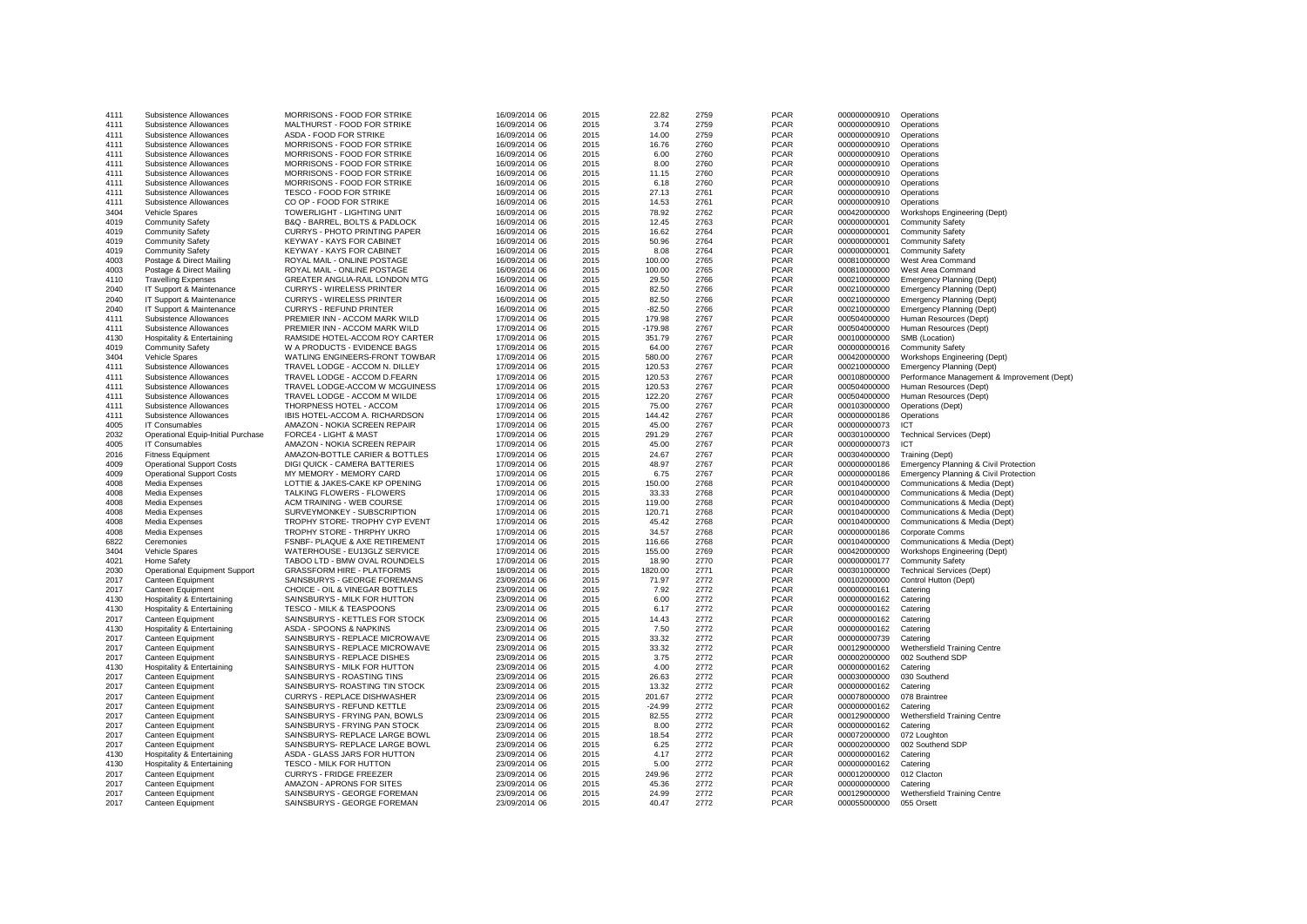| 2017 | Canteen Equipment                     | AMAZON - HOOKS FOR KP                     | 23/09/2014 06 | 2015 | 9.50    | 2772 | <b>PCAR</b> | 000000000162 | Catering                         |
|------|---------------------------------------|-------------------------------------------|---------------|------|---------|------|-------------|--------------|----------------------------------|
| 2017 | Canteen Equipment                     | <b>TESCO - REPLACE KETTLE</b>             | 23/09/2014 06 | 2015 | 15.42   | 2772 | <b>PCAR</b> | 000018000000 | 018 Frinton                      |
| 2017 | Canteen Equipment                     | TESCO - REPLACE KETTLE                    | 23/09/2014 06 | 2015 | 15.42   | 2772 | <b>PCAR</b> | 000000000162 | Catering                         |
| 3201 | Petrol and Diesel                     | SHELL - FUEL SERVICE VEHICLE              | 23/09/2014 06 | 2015 | 72.26   | 2773 | <b>PCAR</b> | 000100000000 | SMB (Location)                   |
| 4110 | <b>Travelling Expenses</b>            | UPT GRAYS - PARKING MTG                   | 23/09/2014 06 | 2015 | 1.25    | 2774 | <b>PCAR</b> | 000504000000 | Human Resources (Dept)           |
| 4111 | Subsistence Allowances                | CO OP - FOOD FOR STRIKE                   | 23/09/2014 06 | 2015 | 27.11   | 2775 | <b>PCAR</b> | 000000000910 | Operations                       |
| 4111 | Subsistence Allowances                | SAINSBURYS - FOOD FOR STRIKE              | 23/09/2014 06 | 2015 | 21.50   | 2775 | <b>PCAR</b> | 000000000910 | Operations                       |
| 3201 | Petrol and Diesel                     |                                           |               | 2015 | 58.57   | 2775 | <b>PCAR</b> | 000000000910 |                                  |
|      |                                       | TESCO-FUEL RESILENCE APPLIANCE            | 23/09/2014 06 |      |         |      |             |              | Workshops Management             |
| 4111 | Subsistence Allowances                | <b>TESCO - FOOD FOR STRIKE</b>            | 23/09/2014 06 | 2015 | 33.22   | 2775 | <b>PCAR</b> | 000000000910 | Operations                       |
| 4111 | Subsistence Allowances                | SAINSBURYS - FOOD FOR STRIKE              | 23/09/2014 06 | 2015 | 27.57   | 2775 | <b>PCAR</b> | 000000000910 | Operations                       |
| 4111 | Subsistence Allowances                | CO OP - FOOD FOR STRIKE                   | 23/09/2014 06 | 2015 | 25.96   | 2775 | <b>PCAR</b> | 000000000910 | Operations                       |
| 4111 | Subsistence Allowances                | SAINSBURYS - FOOD FOR STRIKE              | 23/09/2014 06 | 2015 | 21.15   | 2775 | <b>PCAR</b> | 000000000910 | Operations                       |
| 0917 | <b>Emergency Feeding</b>              | BP - MILK INCIDENT 14816                  | 23/09/2014 06 | 2015 | 3.00    | 2775 | <b>PCAR</b> | 000202000000 | Workplace Safety (Dept)          |
| 3201 | Petrol and Diesel                     | <b>BP-FUEL FOR APPLIANCE</b>              | 23/09/2014 06 | 2015 | 111.58  | 2775 | <b>PCAR</b> | 000202000000 | Workplace Safety (Dept)          |
| 4110 | <b>Travelling Expenses</b>            | EASYJET - 2 X FLIGHTS TO MTG              | 23/09/2014 06 | 2015 | 120.32  | 2776 | <b>PCAR</b> | 000304000000 | Training (Dept)                  |
| 0715 | Training Development & Support        | PMGLTD - EXCELLENCE IN CAREER             | 23/09/2014 06 | 2015 | 355.00  | 2777 | <b>PCAR</b> | 000000000776 | Training                         |
| 4111 | Subsistence Allowances                | TEX BRITANIA - FOOD FOR STRIKE            | 23/09/2014 06 | 2015 | 15.18   | 2778 | <b>PCAR</b> | 000000000910 | Operations                       |
| 4111 | Subsistence Allowances                | NOODLE BAR - FOOD FOR STRIKE              | 23/09/2014 06 | 2015 | 123.70  | 2778 | <b>PCAR</b> | 000000000910 | Operations                       |
| 4111 | Subsistence Allowances                | CHELMSFORD STAR - FOOD STRIKE             | 23/09/2014 06 | 2015 | 13.70   | 2778 | <b>PCAR</b> | 000000000910 | Operations                       |
| 4111 | Subsistence Allowances                | MORRISONS - FOOD FOR STRIKE               | 23/09/2014 06 | 2015 | 37.58   | 2778 | <b>PCAR</b> | 000000000910 | Operations                       |
| 4111 | Subsistence Allowances                | ALISHAN TANDORRI - STRIKE FOOD            | 23/09/2014 06 | 2015 | 106.42  | 2778 | <b>PCAR</b> | 000000000910 | Operations                       |
| 4111 | Subsistence Allowances                | McDONALDS - FOOD FOR STRIKE               | 23/09/2014 06 | 2015 | 26.55   | 2778 | <b>PCAR</b> | 000000000910 | Operations                       |
| 4110 | <b>Travelling Expenses</b>            | CITY FLEET - RAIL LFB VISIT               | 23/09/2014 06 | 2015 | 8.40    | 2778 | <b>PCAR</b> | 000820000000 | East Area Command                |
| 4110 | <b>Travelling Expenses</b>            | C2C - RAIL LFB VISIT                      | 23/09/2014 06 | 2015 | 15.60   | 2778 | <b>PCAR</b> | 000820000000 | East Area Command                |
| 6899 | Miscellaneous Expenses                | INGATESTONE SADDLERY- DOG FOOD            | 23/09/2014 06 | 2015 | 7.58    | 2779 | <b>PCAR</b> | 000014000000 | 014 USAR                         |
|      |                                       |                                           |               |      |         | 2780 |             |              |                                  |
| 4111 | Subsistence Allowances                | <b>DEJA VU - REFRSHMENTS</b>              | 23/09/2014 06 | 2015 | 20.10   |      | <b>PCAR</b> | 000103000000 | Operations (Dept)                |
| 4111 | Subsistence Allowances                | <b>TESCO - FOOD FOR STRIKE</b>            | 23/09/2014 06 | 2015 | 10.06   | 2780 | <b>PCAR</b> | 000000000910 | Operations                       |
| 4111 | Subsistence Allowances                | MORRISONS - FOOD FOR STRIKE               | 23/09/2014 06 | 2015 | 28.13   | 2780 | <b>PCAR</b> | 000000000910 | Operations                       |
| 4111 | Subsistence Allowances                | <b>TESCO - FOOD FOR STRIKE</b>            | 23/09/2014 06 | 2015 | 5.97    | 2780 | <b>PCAR</b> | 000000000910 | Operations                       |
| 4111 | Subsistence Allowances                | McDONALDS - FOOD FOR STRIKE               | 23/09/2014 06 | 2015 | 6.08    | 2780 | <b>PCAR</b> | 000000000910 | Operations                       |
| 4111 | Subsistence Allowances                | STAR CO-OP-LUNCH HVP INC 14816            | 23/09/2014 06 | 2015 | 37.54   | 2781 | <b>PCAR</b> | 000014000000 | 014 USAR                         |
| 4111 | Subsistence Allowances                | TIM'S PALACE - EVENING MEALS              | 23/09/2014 06 | 2015 | 35.33   | 2781 | <b>PCAR</b> | 000014000000 | 014 USAR                         |
| 4111 | Subsistence Allowances                | SAINSBURYS - EVE MEALS                    | 23/09/2014 06 | 2015 | 9.90    | 2781 | <b>PCAR</b> | 000014000000 | 014 USAR                         |
| 4111 | Subsistence Allowances                | SAINSBURYS - BREAKFAST                    | 23/09/2014 06 | 2015 | 16.82   | 2781 | <b>PCAR</b> | 000014000000 | 014 USAR                         |
| 4111 | Subsistence Allowances                | HALFORDS-GAS CARTRIDGE COOKER             | 23/09/2014 06 | 2015 | 11.67   | 2781 | <b>PCAR</b> | 000014000000 | 014 USAR                         |
| 4001 | Stationery                            | <b>BSI-BSEN469 CLOTHING &amp; UNIFORM</b> | 24/09/2014 06 | 2015 | 73.00   | 2782 | <b>PCAR</b> | 000404000000 | Purchasing & Supply (Dept)       |
| 3050 | Leasing Charges                       | AA.COM - EUROPEAN B/DOWN COVER            | 24/09/2014 06 | 2015 | 101.86  | 2782 | <b>PCAR</b> | 000100000000 | SMB (Location)                   |
| 2017 | Canteen Equipment                     | <b>BUZZ - SERVICE ENGINEER</b>            | 24/09/2014 06 | 2015 | 129.95  | 2782 | <b>PCAR</b> | 000401000000 | Catering (Dept)                  |
| 4019 | <b>Community Safety</b>               | UKPOS.COM - LEAFLET HOLDER                | 24/09/2014 06 | 2015 | 25.17   | 2782 | <b>PCAR</b> | 000000000001 | <b>Community Safety</b>          |
| 4019 | <b>Community Safety</b>               | STICKER FACTORY - STICKERS                | 24/09/2014 06 | 2015 | 376.00  | 2782 | <b>PCAR</b> | 000000000001 | <b>Community Safety</b>          |
| 4003 | Postage & Direct Mailing              | NEOPOST - CREDIT FRANKING MACH            | 24/09/2014 06 | 2015 | 618.00  | 2782 | <b>PCAR</b> | 000132000000 | 132 Kelvedon Park                |
| 2012 | Office/Admin Equipment (incl copiers) | SURPLUSOUTDOORS - AMMO BOXES              | 24/09/2014 06 | 2015 | 55.95   | 2782 | <b>PCAR</b> | 000404000000 | Purchasing & Supply (Dept)       |
| 4005 | IT Consumables                        | <b>ESR - TELEPHONE RING DETECTORS</b>     | 24/09/2014 06 | 2015 | 121.88  | 2782 | <b>PCAR</b> | 000000000074 | <b>ITTP Development</b>          |
| 4110 | <b>Travelling Expenses</b>            | EASYJET-CONTROL TESTING VIENNA            | 24/09/2014 06 | 2015 | 735.52  | 2782 | <b>PCAR</b> | 000000048000 | Operations                       |
| 4110 |                                       |                                           |               | 2015 | 1706.24 | 2782 |             |              |                                  |
|      | <b>Travelling Expenses</b>            | EASYJET-CONTROL TESTING VIENNA            | 24/09/2014 06 |      |         |      | <b>PCAR</b> | 000000048000 | Operations                       |
| 1499 | Furniture and Fittings                | J&P UPSTAIRS DOWNSTAIR-CURTAIN            | 24/09/2014 06 | 2015 | 51.33   | 2782 | <b>PCAR</b> | 000405000000 | Property (Dept)                  |
| 4110 | <b>Travelling Expenses</b>            | EASYJET - TICKET NAME CHANGE              | 24/09/2014 06 | 2015 | 170.21  | 2782 | <b>PCAR</b> | 000000048000 | Operations                       |
| 3201 | Petrol and Diesel                     | BP - FUEL THOBY LANE INCIDENT             | 24/09/2014 06 | 2015 | 67.68   | 2782 | <b>PCAR</b> | 000000000000 | Workshops Management             |
| 4111 | Subsistence Allowances                | PREMIER INN - ACCOM M TURNBULL            | 24/09/2014 06 | 2015 | 68.96   | 2782 | <b>PCAR</b> | 000820000000 | East Area Command                |
| 4001 | Stationery                            | WP STAMPS - REPLACE INK PADS              | 24/09/2014 06 | 2015 | 11.05   | 2782 | <b>PCAR</b> | 000402000000 | Finance (Dept)                   |
| 4112 | Conferences & Seminars                | WINDSOR LEADERSHIP - TICKET               | 24/09/2014 06 | 2015 | 43.05   | 2783 | <b>PCAR</b> | 000100000000 | SMB (Location)                   |
| 4110 | <b>Travelling Expenses</b>            | CHELMSFORD BC - PARKING MTG               | 24/09/2014 06 | 2015 | 2.42    | 2783 | <b>PCAR</b> | 000100000000 | SMB (Location)                   |
| 4110 | <b>Travelling Expenses</b>            | CHELMSFORD BC - PARKING MTG               | 24/09/2014 06 | 2015 | 1.83    | 2783 | <b>PCAR</b> | 000100000000 | SMB (Location)                   |
| 4110 | <b>Travelling Expenses</b>            | CHELMSFORD BC - PARKING MTG               | 24/09/2014 06 | 2015 | 1.00    | 2783 | <b>PCAR</b> | 000100000000 | SMB (Location)                   |
| 4111 | Subsistence Allowances                | HILTON-ACCOM ATTEND CONFERENCE            | 24/09/2014 06 | 2015 | 158.33  | 2783 | <b>PCAR</b> | 000100000000 | SMB (Location)                   |
| 4110 | <b>Travelling Expenses</b>            | CHELMSFORD BC - PARKING MTG               | 24/09/2014 06 | 2015 | 1.00    | 2783 | <b>PCAR</b> | 000100000000 | SMB (Location)                   |
| 4110 | <b>Travelling Expenses</b>            | LONDON&SOUTH EAST- RAIL TICKET            | 24/09/2014 06 | 2015 | 21.90   | 2783 | <b>PCAR</b> | 000100000000 | SMB (Location)                   |
| 3201 | Petrol and Diesel                     | BP - FUEL FOR SERVICE VEHICLE             | 24/09/2014 06 | 2015 | 67.22   | 2783 | <b>PCAR</b> | 000100000000 | SMB (Location)                   |
| 4019 | <b>Community Safety</b>               | ASDA - TOY FOR AWARD WINNER               | 24/09/2014 06 | 2015 | 10.00   | 2784 | <b>PCAR</b> | 000000000003 | <b>Community Safety</b>          |
| 4019 | <b>Community Safety</b>               | OFFICE EVENTS-OSCARS CYP EVENT            | 24/09/2014 06 | 2015 | 128.75  | 2784 | <b>PCAR</b> | 000000000003 | <b>Community Safety</b>          |
| 4019 | <b>Community Safety</b>               | AMAZON - REFUND ITEM IN ERROR             | 24/09/2014 06 | 2015 | $-2.00$ | 2784 | <b>PCAR</b> | 000000000003 | <b>Community Safety</b>          |
| 4019 | <b>Community Safety</b>               | AMAZON - REFUND ITEM IN ERROR             | 24/09/2014 06 | 2015 | $-6.00$ | 2784 | <b>PCAR</b> | 000000000003 | <b>Community Safety</b>          |
| 4019 | <b>Community Safety</b>               | <b>VISTAPRINT - T SHIRTS</b>              | 24/09/2014 06 | 2015 | 65.77   | 2784 | <b>PCAR</b> | 000000000003 | <b>Community Safety</b>          |
| 4019 |                                       | PREMIER INN - ACOMM D OF E                | 24/09/2014 06 | 2015 | 445.00  | 2784 | <b>PCAR</b> | 000000000003 |                                  |
| 4019 | <b>Community Safety</b>               | COSTA- REFRESHMENTS CONFERENCE            |               | 2015 | 8.79    | 2784 | <b>PCAR</b> |              | <b>Community Safety</b>          |
|      | <b>Community Safety</b>               |                                           | 24/09/2014 06 |      |         |      |             | 000000000003 | <b>Community Safety</b>          |
| 4015 | <b>Community Commanders Funds</b>     | SAINSBURYS - TEA, COFFEE ETC              | 24/09/2014 06 | 2015 | 7.94    | 2785 | <b>PCAR</b> | 000820000000 | East Area Command                |
| 4112 | Conferences & Seminars                | PLACESPACER-DELEGATE CONFERENC            | 24/09/2014 06 | 2015 | 240.00  | 2786 | <b>PCAR</b> | 000210000000 | <b>Emergency Planning (Dept)</b> |
| 4110 | <b>Travelling Expenses</b>            | GREATER ANGLIA - RED CROSS MTG            | 24/09/2014 06 | 2015 | 35.40   | 2786 | <b>PCAR</b> | 000210000000 | <b>Emergency Planning (Dept)</b> |
| 4110 | <b>Travelling Expenses</b>            | OYSTER-TOP UP CARD ECPEM TEAM             | 24/09/2014 06 | 2015 | 40.00   | 2786 | <b>PCAR</b> | 000210000000 | Emergency Planning (Dept)        |
| 4111 | Subsistence Allowances                | <b>IZUMI - LUNCH ECPEM TEAM</b>           | 24/09/2014 06 | 2015 | 83.17   | 2786 | <b>PCAR</b> | 000210000000 | <b>Emergency Planning (Dept)</b> |
| 4111 | Subsistence Allowances                | <b>MORRISONS - WORKING BREAKFAST</b>      | 24/09/2014 06 | 2015 | 22.23   | 2786 | <b>PCAR</b> | 000210000000 | Emergency Planning (Dept)        |
| 6899 | Miscellaneous Expenses                | MICHELLE FLORIST - FLOWERS                | 25/09/2014 06 | 2015 | 27.99   | 2787 | <b>PCAR</b> | 000100000000 | SMB (Location)                   |